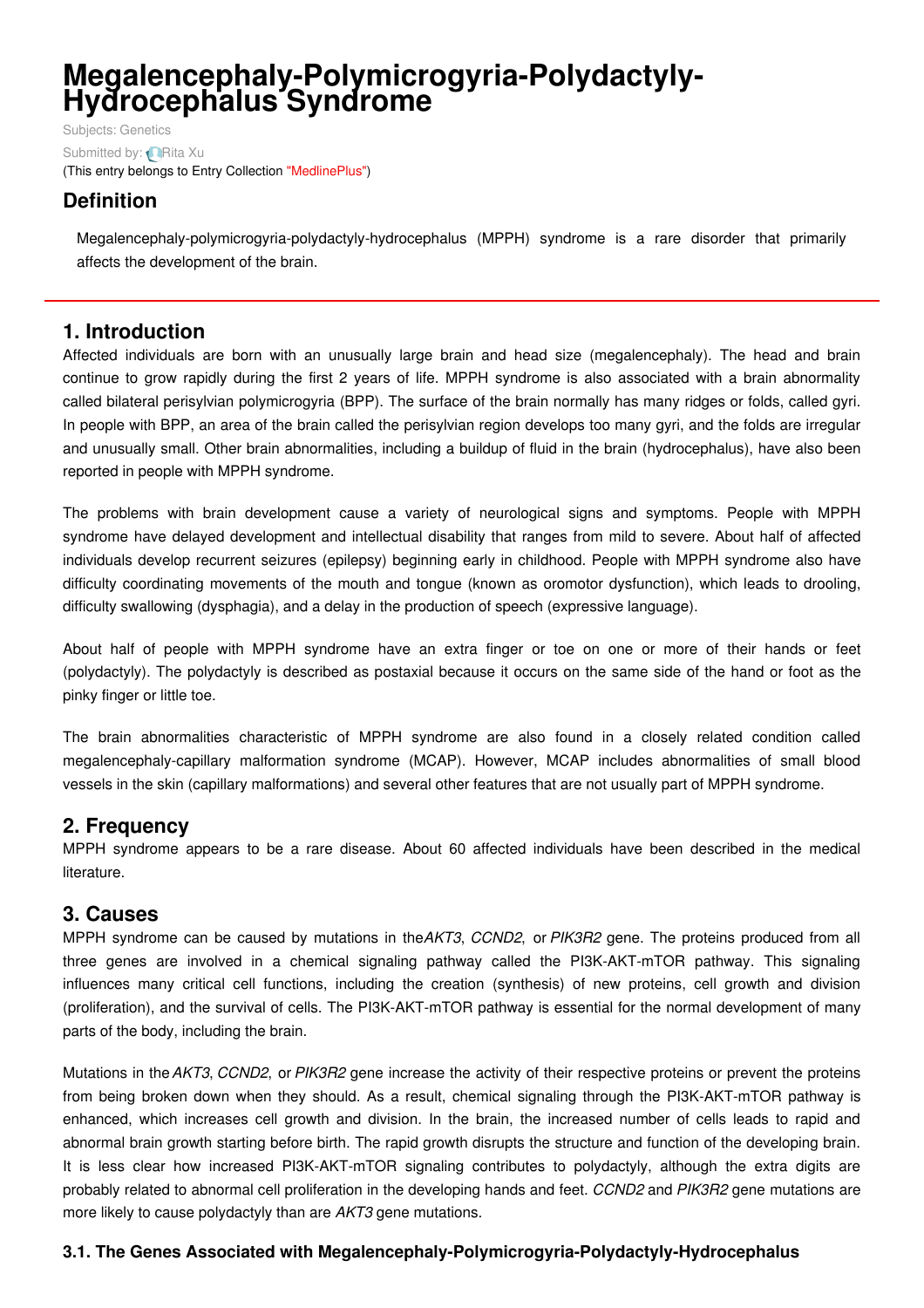#### **Syndrome**

- $\bullet$  AKT3
- CCND<sub>2</sub>
- PIK3R2

## **4. Inheritance**

This condition is considered autosomal dominant, which means one copy of the altered gene in each cell is sufficient to cause the disorder.

Almost all cases of this condition result from new (de novo) gene mutations that occur during the formation of reproductive cells (eggs or sperm) or in early embryonic development. These cases occur in people with no history of the disorder in their family.

In a small number of cases, people with MPPH syndrome have inherited the altered gene from an unaffected parent who has a mutation only in their sperm or egg cells. This phenomenon is called germline mosaicism.

Rarely, the condition can also result from somatic mosaicism, in which some of an affected person's cells have a gene mutation and others do not. The genetic changes, which are called somatic mutations, arise randomly in one cell during embryonic development. As cells continue to divide, only cells arising from the first abnormal cell will have the mutation.

## **5. Other Names for This Condition**

- MEG-PMG-POLY-HYD
- megalencephaly-postaxial polydactyly-polymicrogyria-hydrocephalus syndrome
- MPPH
- MPPH syndrome

#### **References**

- 1. Mirzaa G, Dodge NN, Glass I, Day C, Gripp K, Nicholson L, Straub V, Voit T,Dobyns WB. Megalencephaly and perisylvian polymicrogyria with postaxialpolydactyly and hydrocephalus: a rare brain malformation syndrome associated withmental retardation and seizures. Neuropediatrics. 2004 Dec;35(6):353-9.
- 2. Mirzaa G, Parry DA, Fry AE, Giamanco KA, Schwartzentruber J, Vanstone M, LoganCV, Roberts N, Johnson CA, Singh S, Kholmanskikh SS, Adams C, Hodge RD, HevnerRF, Bonthron DT, Braun KPJ, Faivre L, Rivière JB, St-Onge J, Gripp KW, ManciniGM, Pang K, Sweeney E, van Esch H, Verbeek N, Wieczorek D, Steinraths M, MajewskiJ; FORGE Canada Consortium, Boycot KM, Pilz DT, Ross ME, Dobyns WB, Sheridan EG. De novo CCND2 mutations leading to stabilization of cyclin D2 causemegalencephalypolymicrogyria-polydactyly-hydrocephalus syndrome. Nat Genet. 2014May;46(5):510-515. doi: 10.1038/ng.2948.
- 3. Mirzaa GM, Conway RL, Gripp KW, Lerman-Sagie T, Siegel DH, deVries LS, Lev D, Kramer N, Hopkins E, Graham JM Jr, Dobyns WB. Megalencephaly-capillarymalformation (MCAP) and megalencephaly-polydactyly-polymicrogyria-hydrocephalus(MPPH) syndromes: two closely related disorders of brain overgrowth and abnormal brain and body morphogenesis. Am J Med Genet A. 2012 Feb;158A(2):269-91. doi:10.1002/ajmg.a.34402.
- 4. Mirzaa GM, Rivière JB, Dobyns WB. Megalencephaly syndromes and activatingmutations in the PI3K-AKT pathway: MPPH and MCAP. Am J Med Genet C Semin MedGenet. 2013 May;163C(2):122-30. doi: 10.1002/ajmg.c.31361.
- 5. Rivière JB, Mirzaa GM, O'Roak BJ, Beddaoui M, Alcantara D, Conway RL, St-Onge J, Schwartzentruber JA, Gripp KW, Nikkel SM, Worthylake T, Sullivan CT, Ward TR, Butler HE, Kramer NA, Albrecht B, Armour CM, Armstrong L, Caluseriu O, CytrynbaumC, Drolet BA, Innes AM, Lauzon JL, Lin AE, Mancini GM, Meschino WS, Reggin JD,Saggar AK, Lerman-Sagie T, Uyanik G, Weksberg R, Zirn B, Beaulieu CL; Finding of Rare Disease Genes (FORGE) Canada Consortium, Majewski J, Bulman DE, O'DriscollM, Shendure J, Graham JM Jr, Boycott KM, Dobyns WB. De novo germline andpostzygotic mutations in AKT3, PIK3R2 and PIK3CA cause a spectrum of relatedmegalencephaly syndromes. Nat Genet. 2012 Jun 24;44(8):934-40. doi:10.1038/ng.2331.

#### **Keywords**

genetic conditions